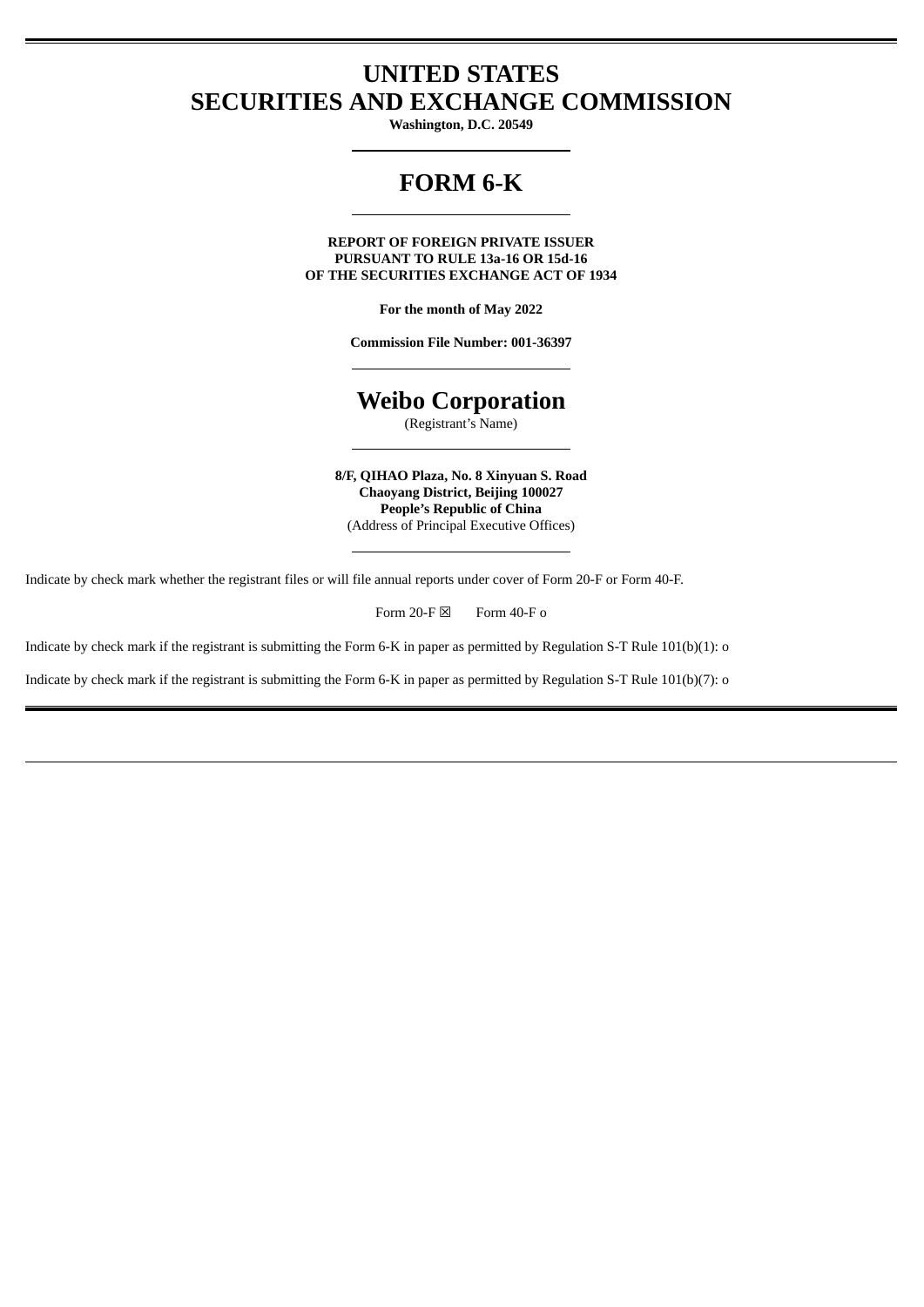### **Exhibit Index**

Exhibit 99.1 – [Announcement](#page-3-0) – Date of Board Meeting and Date of Publication of First Quarter 2022 Financial Results Announcement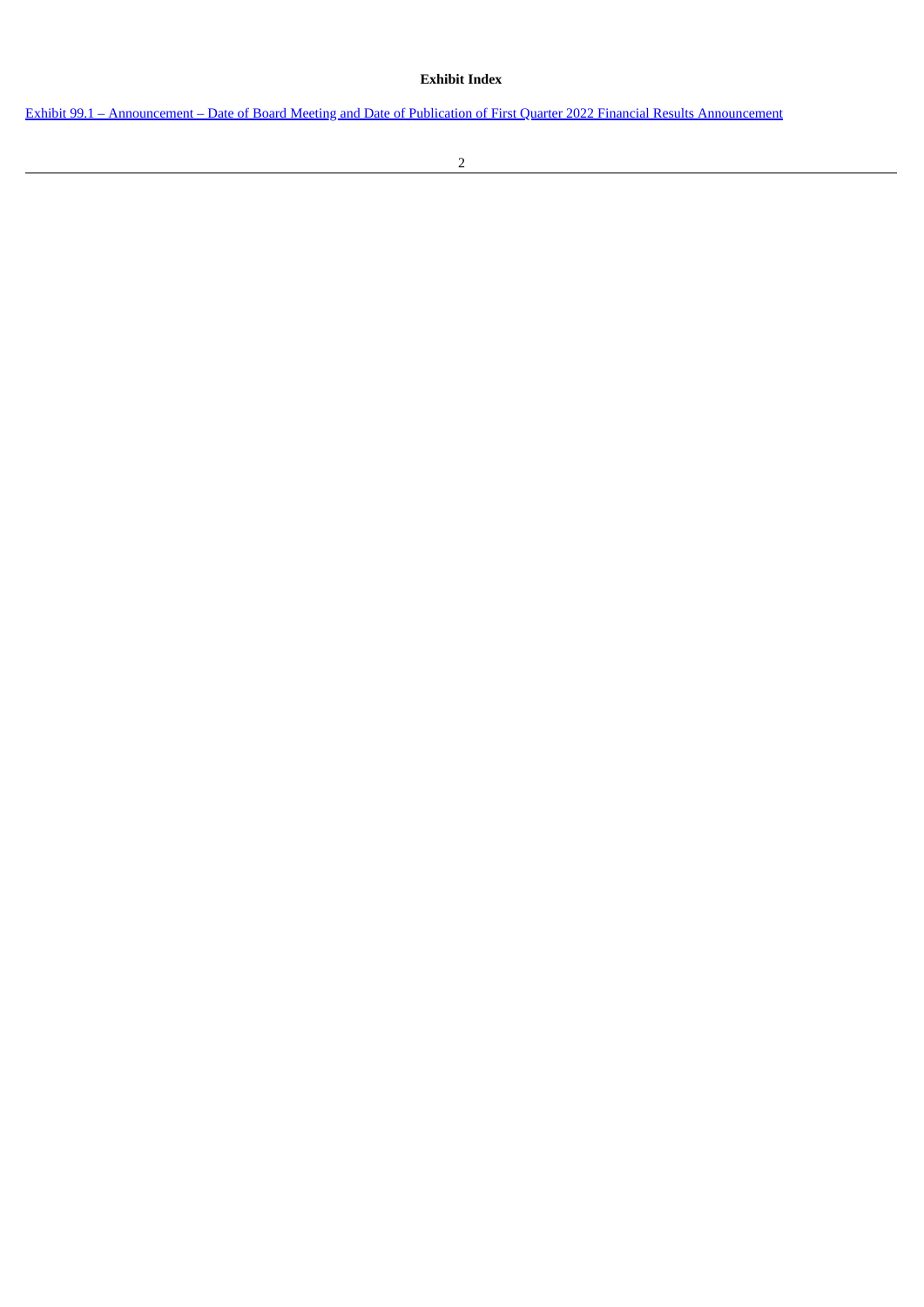#### **SIGNATURES**

Pursuant to the requirements of the Securities Exchange Act of 1934, the registrant has duly caused this report to be signed on its behalf by the undersigned, thereunto duly authorized.

### **WEIBO CORPORATION**

Fei Cao Chief Financial Officer

Date: May 18, 2022 By: /s/ Fei Cao